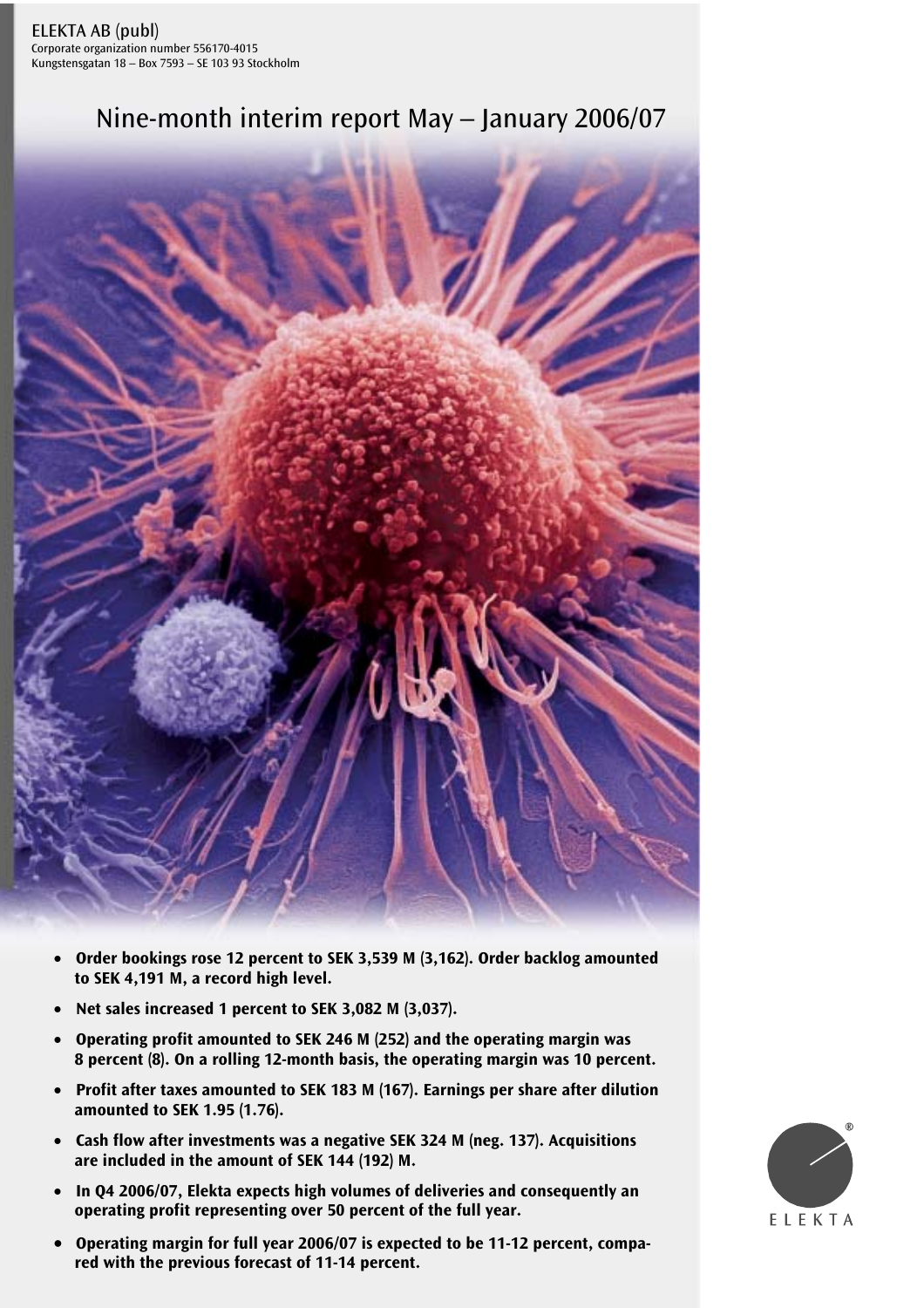

# **Elekta's operations**

Elekta is an international medical technology Group, providing advanced clinical solutions, comprehensive information systems and services for efficient and high precision treatment of cancer and brain disorders. Elekta's solutions are used at over 4,000 hospitals worldwide. Elekta is the world leader in image guided and stereotactic clinical solutions for radiosurgery and radiation therapy, methods for treating tumors and functional targets with ultrahigh precision while sparing healthy tissue. The Elekta Group is also the world's largest supplier of software solutions across the spectrum of cancer care. All of Elekta's clinical solutions employ non-invasive or minimally invasive techniques. This means that in addition to being clinically effective, these solutions are also cost-effective and gentle on the patient.

## **Market outlook**

The total market for Elekta's clinical solutions, IT systems and services is expected to grow by 5-10 percent annually and the demand remains strong. However, the high value of individual orders and order coordination within the framework of health care investment programs often lead to significant quarterly variations in business volume.

The market development is driven by an increased incidence of cancer and by the shortage of treatment capacity that is prevailing in most countries. New advanced, more precise and accurate methods are expected to increase the role of radiation therapy in the future. An increasing number of customers are requesting more comprehensive and long-term relationships with suppliers.

## **Significant events**

- Elekta continues to install Elekta Synergy® for image-guided radiation therapy worldwide at a rapid pace and is steadily strengthening its leading position in this new method for treating cancer, which offers greater precision and accuracy.
- Elekta's acquisition of 80 percent of Beijing Medical Equipment Institute (BMEI) strengthens Elekta's position on the Chinese market for radiation therapy solutions and brings to Elekta the ability to meet the needs of the Chinese and other emerging markets for less capital-intensive and more affordable cancer management solutions.
- The market introduction of Leksell Gamma Knife® Perfexion™ is continuing successfully, with a strong order intake in the third quarter. A high proportion of Elekta's Gamma Knife customers during the year opted for Leksell Gamma Knife Perfexion, while the delivery capacity for the year is limited due to the gradual ramp-up of production capacity at Elekta's suppliers.
- In November, Elekta received a prestigious assignment as part of a private financing initiative (PFI), to equip the new Somerset Oncology & Haematology Centre at Taunton & Somerset NHS Trust's Musgrove Park Hospital, UK, with advanced digital linear accelerators for radiation therapy, as well as software systems for treatment planning and information management. The total contract is valued at approximately SEK 335 M over 30 years, of which SEK 110 M has been booked as orders in the third quarter of Elekta's fiscal year.
- In January, Elekta received an order from Landeskrankenhaus Feldkirch in Austria, including two Elekta Synergy® systems, installation of MOSAIQ™ at more than 30 workstations as well as service and support during the entire product lifecycle. In total, the contract is valued at more than SEK 75 M.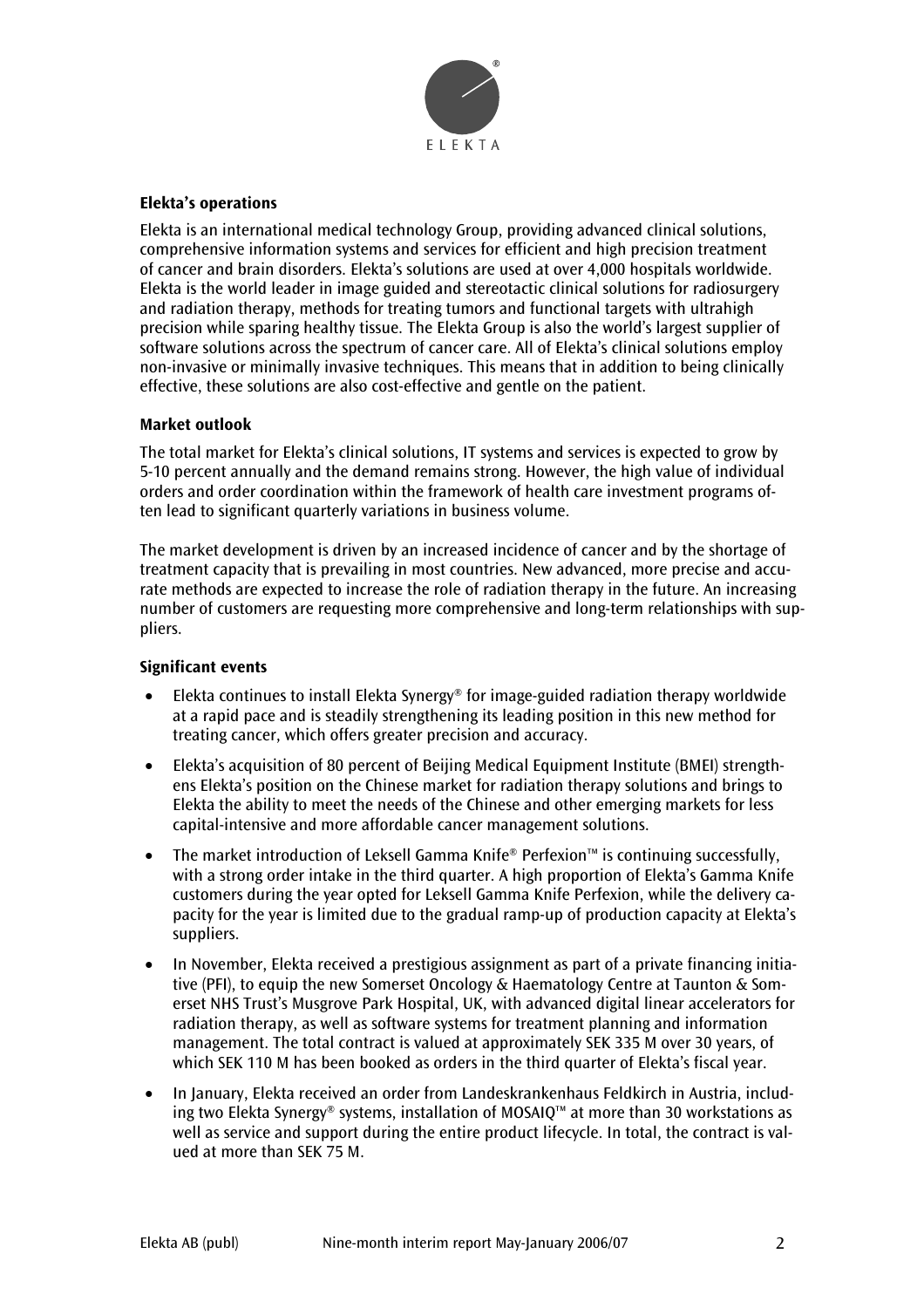

## **Order bookings and order backlog**

Order bookings for the nine-month period rose 12 percent to SEK 3,539 M (3,162). Elekta BMEI, acquired in August 2006, contributed SEK 13 M. Based on unchanged exchange rates order bookings rose 18 percent.

Based on unchanged exchange rates order bookings in North and South America rose 11 percent, region Europe, including Middle East and Africa, rose 37 percent and Asia rose 1 percent.

Order bookings rose 6 percent during the third quarter to SEK 1,237 M (1,165).

Order bookings for the rolling 12 months increased 19 percent.

Order backlog on January 31, 2007, was at an all time high level of SEK 4,191 M, compared with SEK 3,875 M on April 30, 2006.



| <b>Order bookings</b>       | Quarter 3 | Quarter 3 Change |           | 9 months | 9 months Change |       | Rolling Change |     |
|-----------------------------|-----------|------------------|-----------|----------|-----------------|-------|----------------|-----|
| <b>SEK M</b>                | 2006/07   | 2005/06          |           | 2006/07  | 2005/06         |       | 12 months      |     |
| Europe, Middle East, Africa | 664       | 372              | 78%       | 1.465    | 1.092           | 34%   | 2.084          | 47% |
| North and South America     | 470       | 599              | $-22%$    | 1.531    | 1.482           | 3%    | 2.218          | 6%  |
| Asia                        | 103       | 194              | $-47%$    | 543      | 588             | $-8%$ | 780            | 3%  |
| <b>Group</b>                | 1.237     | 1.165            | <b>6%</b> | 3.539    | 3.162           | 12%   | 5.082          | 19% |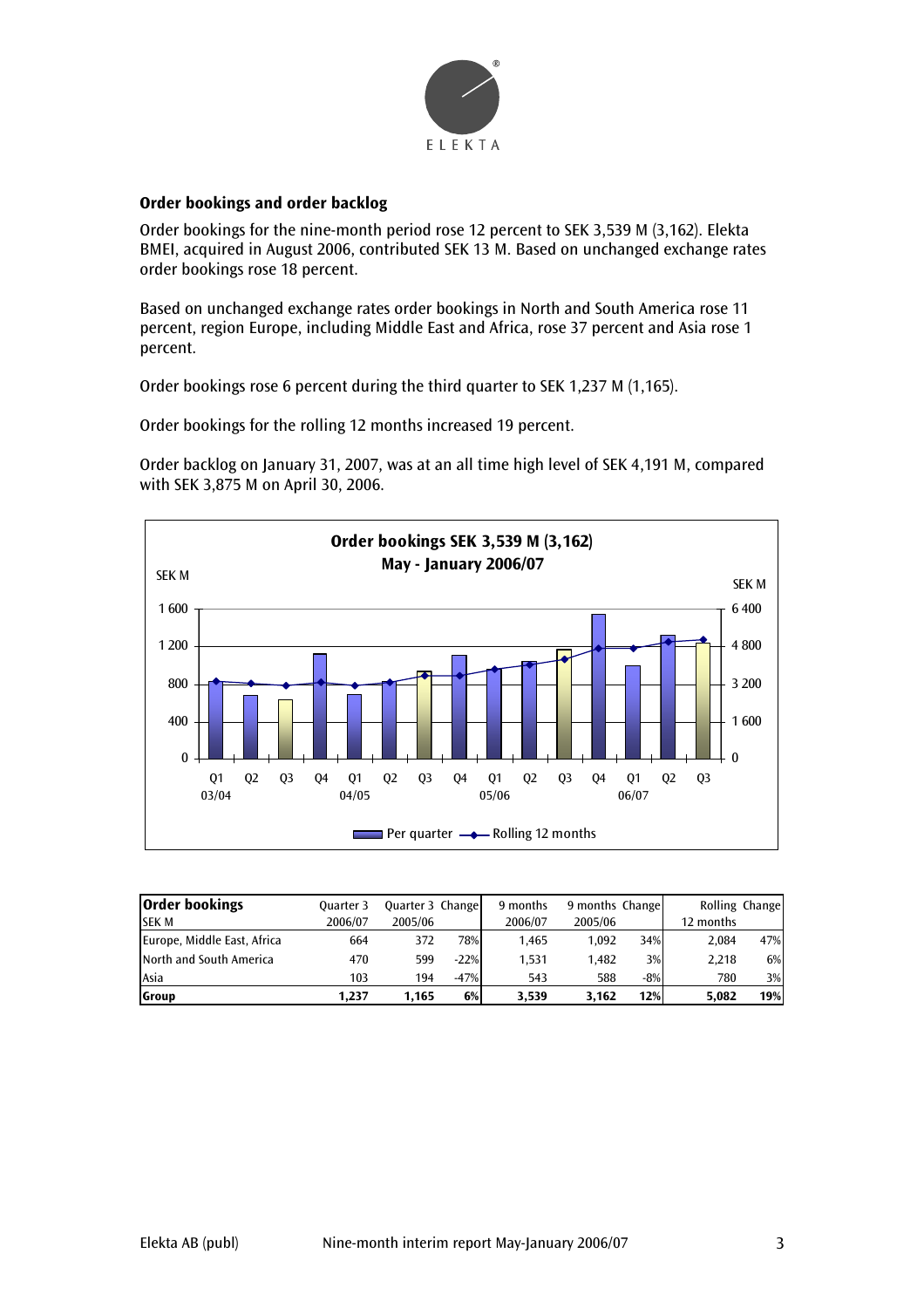

## **Market comments**

## *North and South America*

The North American market is primarily driven by the rising cancer incidence and by the rapid acceptance of new and refined treatment methods such as image guided radiation therapy (IGRT) and stereotactic radiation therapy (SRT).

Elekta's leading position in image guided radiation therapy, combined with Elekta's ability to supply treatment equipment and information management systems as one comprehensive and integrated offer, have substantially strengthened Elekta's position on the North American market.

In the US market, efficiency in patient flows and processing of clinical data are often decisive sales arguments. Software systems that handle both the entire treatment process and administration and resource allocation are therefore required in most sales situations.

The market introduction of Leksell Gamma Knife® Perfexion™ has created substantial interest, both from current Gamma Knife® users and from potential new customers.

## *Europe, including Middle East and Africa*

Elekta's position in the European market for radiation therapy is strong. The European market is driven primarily by the lack of care capacity and therapeutic equipment. In many European countries, the number of linear accelerators per capita is less than half that of the US.

During the fiscal year, Elekta has strengthened its market position on several key markets, including the UK, Ireland and Germany.

Several countries are showing interest in different forms of private financing of public care, similar to the Private Financing Initiative (PFI) model that has been established in the UK. Elekta's ability to provide comprehensive and integrated solutions, yet based on industry standards and open connectivity, makes the company an attractive partner in such projects.

There is a substantial demand in Europe for information systems for cancer care, particularly for the purpose of improving productivity, streamlining operations and multi-site connectivity. Elekta continues therefore to introduce IMPAC systems on more markets in Europe, at a pace deemed suitable taking into account installation and service resources.

## *Asia*

Elekta is the market leader In China in advanced radiation therapy solutions. The acquisition of 80 percent of Beijing Medical Equipment Institute (BMEI) will further strengthen Elekta's position on the Chinese market.

In China, the healthcare system is currently undergoing reform and restructuring, in order to meet the growing need for advanced care and to make these services more accessible to a lager share of the population. This has caused the long-standing market growth in China to weaken and the market to decline, compared to previous year.

Long-term, there is a solid rationale for a continued rapid growth in the Chinese market. The number of linear accelerators in the country is approximately 0.6 per million inhabitants, com-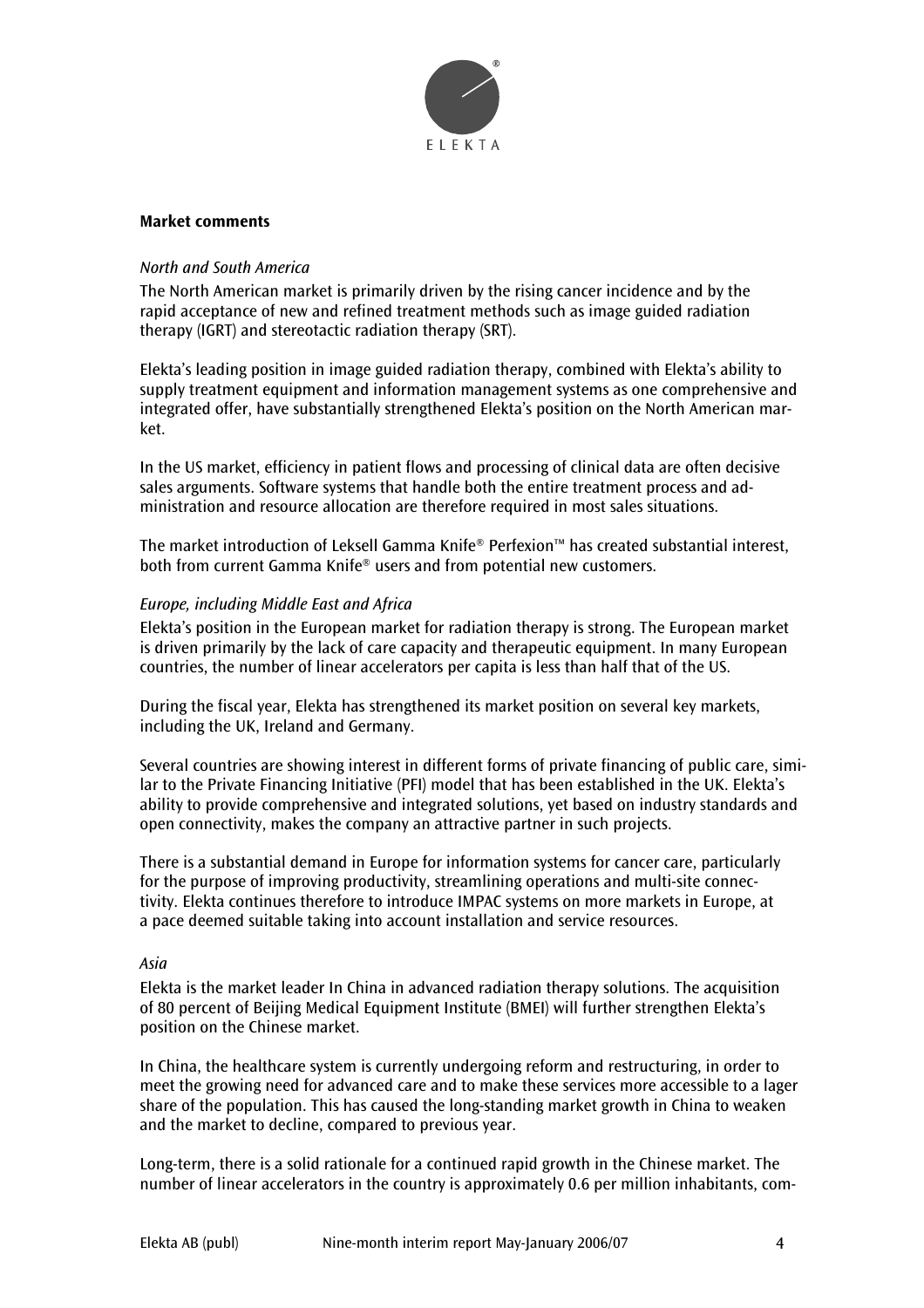

pared with the internationally recommended standard of 4 linear accelerators per million inhabitants. Through market leadership in the advanced segment and new offerings under development in the newly acquired Elekta BMEI, Elekta is well positioned to meet continuing strong demand in China and support the country's future development of cancer care.

In Japan, there is a large installed base of Leksell Gamma Knife and subsequently, there is substantial potential for upgrades to Leksell Gamma Knife Perfexion. Because of the long process for regulatory approval in Japan, Elekta expect to be able to introduce this new system some time during fiscal year 2007/08.

## *Aftermarket*

Elekta's aftermarket is continuing to show favorable development, partly as a result of a growing installed base. The shift towards more advanced, newly launched systems is resulting in more customers choosing comprehensive service agreements.

Elekta continues to focus on the further development of the support and lifecycle business and on providing value-based services to the expanding customer base.

## **Net sales**

Net sales rose 1 percent to SEK 3,082 M (3,037). Elekta BMEI, acquired in August 2006, contributed SEK 18 M. Based on unchanged exchange rates net sales rose 7 percent.



Net sales during the third quarter declined to SEK 1,068 M (1,097).

| Net sales                   | Quarter 3 | Quarter 3 Change |        | 9 months | 9 months Change |       | 12 months |
|-----------------------------|-----------|------------------|--------|----------|-----------------|-------|-----------|
| <b>SEKM</b>                 | 2006/07   | 2005/06          |        | 2006/07  | 2005/06         |       | 2005/06   |
| Europe, Middle East, Africa | 439       | 428              | 3%     | 1.221    | 1.145           | 7%    | 1,608     |
| North and South America     | 428       | 483              | $-11%$ | 1,293    | 1.350           | $-4%$ | 1,971     |
| Asia                        | 201       | 186              | 8%     | 568      | 542             | 5%    | 842       |
| Group                       | 1.068     | 1.097            | $-3%$  | 3.082    | 3.037           | 1%    | 4,421     |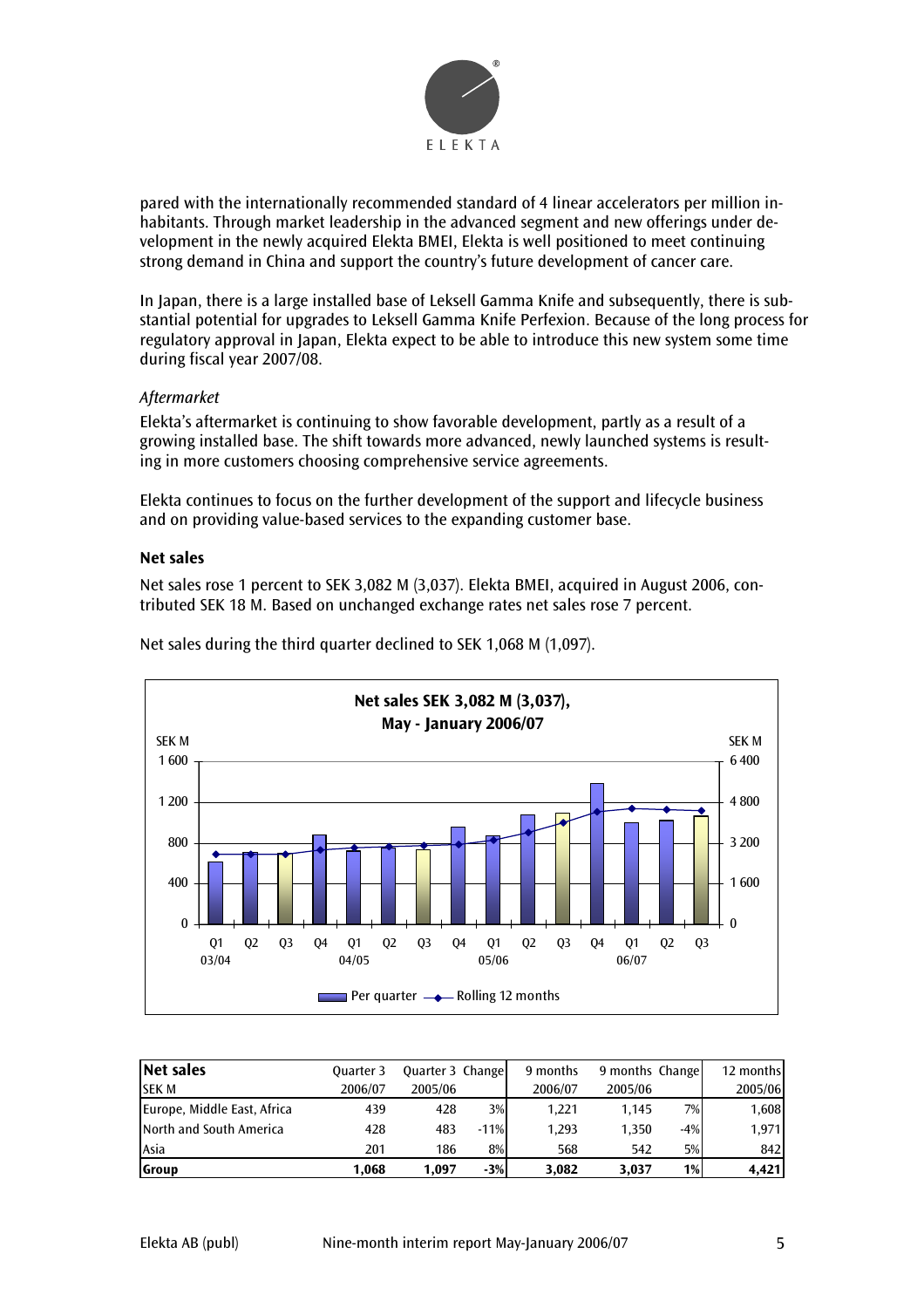

## **Earnings**

Operating profit for the first 9 months declined 2 percent to SEK 246 M (252), positively impacted by lower amortization of intangibles and negatively by currency movements.

Gross margin amounted to 41 percent (42). Operating margin was 8 percent (8). On a rolling 12-month basis, operating margin was 10 percent.

Operating profit during the third quarter amounted to SEK 87 M (99) and operating margin was 8 percent (9).

The calculated IFRS 2 (Share-based payment) costs for Elekta's outstanding option program amounted to SEK 25 M (19).

Investments in research and development rose 11 percent to SEK 271 M (243) equal to 9 percent (8) of net sales. Capitalization of development costs and amortization of capitalized development costs affected earnings in the amount of SEK 8 M (13). Capitalization amounted to SEK 17 M (22) and amortization to SEK 9 M (9).

*Exchange rate effects on operating profit compared with preceding year:* 

- Exchange rate movements affected operating profit before recorded exchange differences, negatively by about SEK 65 M.
- Recorded exchange gains in operations amounted to SEK 9 M.
- Recorded exchange losses in operations during the same period a year earlier was SEK 21 M.

In total, exchange rate fluctuations compared with the preceding year affected operating profit for the first nine months of 2006/07 negatively by SEK 35 M.

Currency hedging is done on the basis of anticipated sales in foreign currency over a period of up to 24 months. Exchange rate gains from forward contracts in operating profit amounted to SEK 48 M (loss: 19). Unrealized exchange rate gains from cash flow hedges amounted to SEK 20 M and are reported in shareholders' equity, taking into account the tax effect.

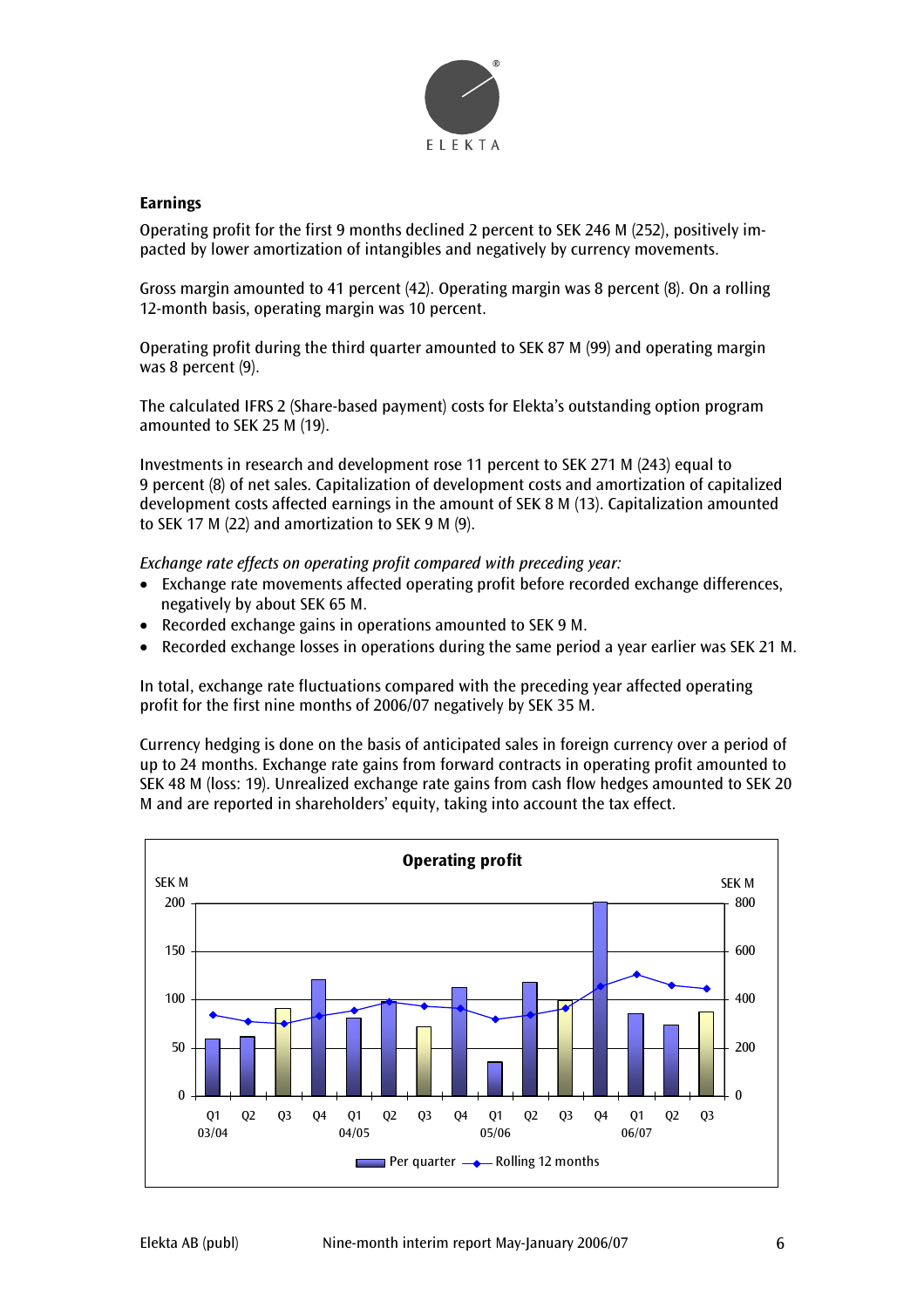

Net financial items amounted to an income of SEK 8 M (loss: 7). Net interest expenses amounted to SEK 18 M (27). Shares in the earnings of associated companies amounted to SEK 19 M (13) and financial exchange rate gains to SEK 7 M (7).

Profit after net financial items rose to SEK 254 M (245). Calculated tax expense for the ninemonth period was SEK 87 M, or 34 percent. Tax expense for the period was positively affected by adjustments regarding prior years. Profit after taxes amounted to SEK 183 M (167).

Earnings per share amounted to SEK 1.96 (1.77) before dilution and SEK 1.95 (1.76) after dilution.

Return on shareholders' equity amounted to 18 percent (14) and return on capital employed was 18 percent (16).

## **Investments and depreciation**

The acquisition of BMEI resulted in an increase in intangible and tangible fixed assets of SEK 173 M. Other investments in intangible and tangible assets amounted to SEK 107 M (149). Amortization of intangible and depreciation of tangible assets amounted to SEK 101 M (126).

## **Liquidity and financial position**

Cash flow from operating activities was negative SEK 98 M (pos: 174) during the period, primarily due to increased tied-up capital ahead of the expected high volumes of deliveries during the fourth quarter. Cash flow after investments was a negative SEK 324 M (neg. 137). Acquisitions were included in the amount of SEK 144 M (192).

Liquid funds amounted to SEK 394 M compared to SEK 981 M on April 30, 2006. SEK 7 M of bank balances was pledged primarily for commercial guarantees.

Interest-bearing liabilities amounted to SEK 1,016 M compared to SEK 1,091 M on April 30, 2006. Net debt was SEK 622 M compared to SEK 110 M on April 30, 2006.

Net debt/equity ratio was 0.34 and equity/assets ratio was 36 percent.

During May-January 2006/07, 235,995 new Series B shares were subscribed through the exercise of warrants distributed within the framework of the established option program.

801.700 shares repurchased during June-July 2006 were cancelled following the approval of the Annual General Meeting.

On February 28, 2007, the total number of shares was 93,791,176.

## **Employees**

The average number of employees was 1,916 (1,735).

The number of employees on January 31, 2007 totaled 1,998 compared with 1,812 on April 30, 2006. The increase was primarily a result of the acquisition of BMEI.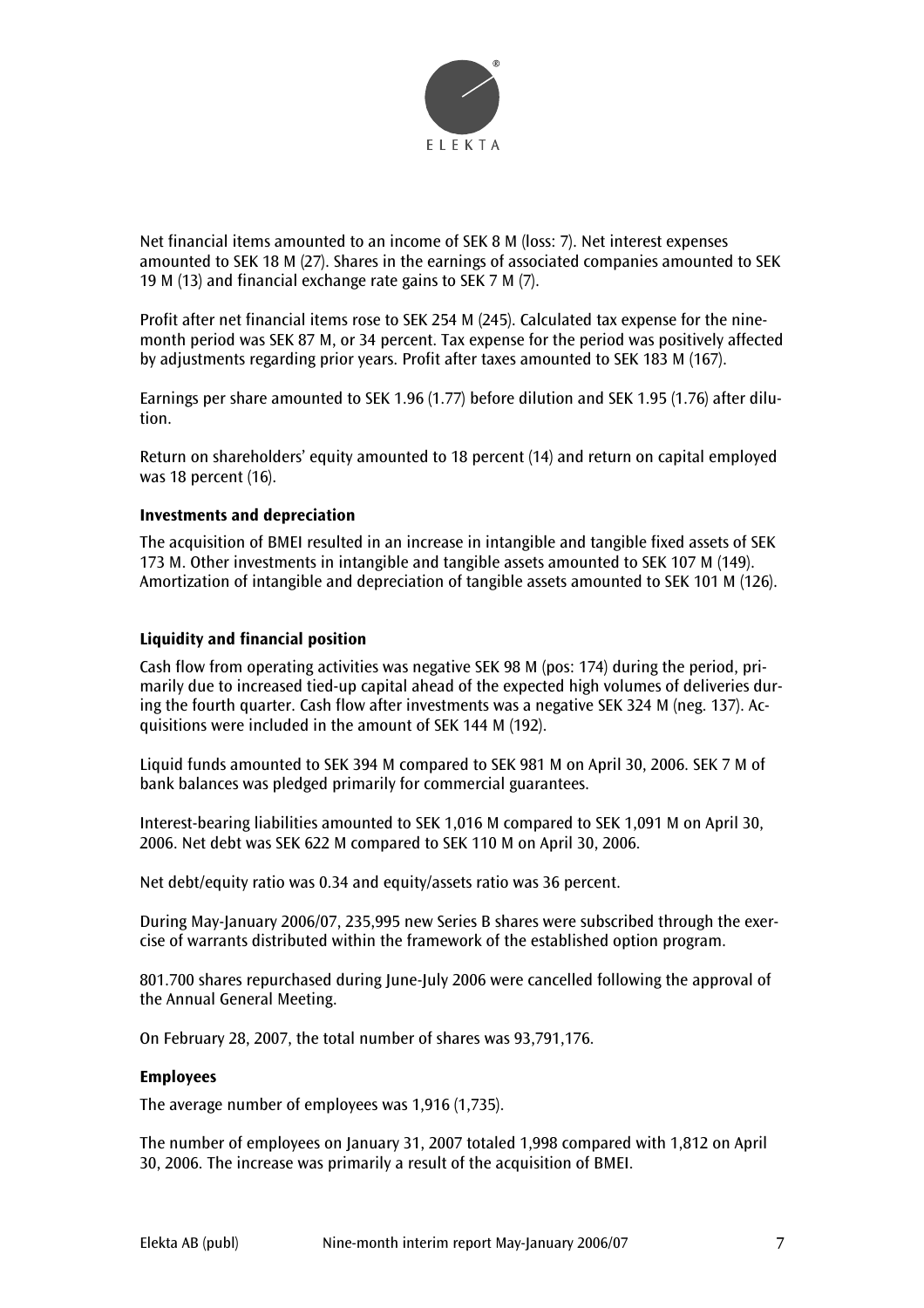

## **Parent Company**

The operations of the Parent Company include Group management and Group-wide functions, as well as financial administration. The Parent Company's loss after net financial items amounted to SEK 25 M (loss: 42). The average number of employees was 20 (20).

## **Acquisition of BMEI**

Elekta's acquisition of 80 percent of the equity of the Chinese provider of radiation therapy equipment, Beijing Medical Equipment Institute (BMEI) and the transformation of the company into a Joint Venture (JV) was finalized, after the business license was granted by the Beijing Administration for Industry and Commerce on August 18, 2006. The acquisition value including direct acquisition costs amounted to SEK 149 M.

BMEI's registered office is in Chang Ping, a suburb north of Beijing, and at time of acquisition had 146 employees.

The initial accounting for the fair values to be assigned to the acquired unit's identifiable assets and liabilities has been provisionally established. Intangible assets and goodwill have been valued at SEK 130 M. The intangible assets consist of technology under development and the amortization period is five years. Goodwill refers primarily to future synergy effects.

The acquisition enables Elekta to meet the needs of the Chinese and other developing markets for less capital-intensive equipment for radiation therapy. Elekta plans to develop the operations of BMEI through investments in research and development, production capacity and infrastructure.

The acquisition is expected to have a negative impact on Elekta's results during 2006/07. The operating loss from the date of acquisition to the end of January was SEK 4 M.

## **Future prospects for fiscal year 2006/07**

Demand for Elekta's clinical solutions, products and services is strong, while at the same time, Elekta is operating in a competitive environment. The order backlog is on a record high level. The product portfolio is stronger and more comprehensive than ever before. Elekta's leading position in IGRT, combined with the newly launched systems for stereotactic radiation therapy and stereotactic radiosurgery, is shifting the product mix towards more advanced systems.

The acquisitions carried out during calendar year 2005 – for the purpose of becoming a more comprehensive partner to the healthcare providers throughout the entire treatment process – continue to develop favorably.

During the fiscal year, Elekta successfully introduced Leksell Gamma Knife Perfexion on the market. A high share of the company's Gamma Knife customers has opted for this new and more advanced model. For fiscal year 2006/07, delivery capacity for Leksell Gamma Knife Perfexion is limited due to the gradual ramp-up of production capacity at Elekta's suppliers. From next fiscal year, production capacity will be well in line with expected demand.

In the beginning of the fiscal year, Elekta forecast an operating margin of 11-14 percent. Subsequent to that, the Asian market and in particular China has developed negatively. In addition, changes in currency exchange rates and have negatively affected Elekta's margins.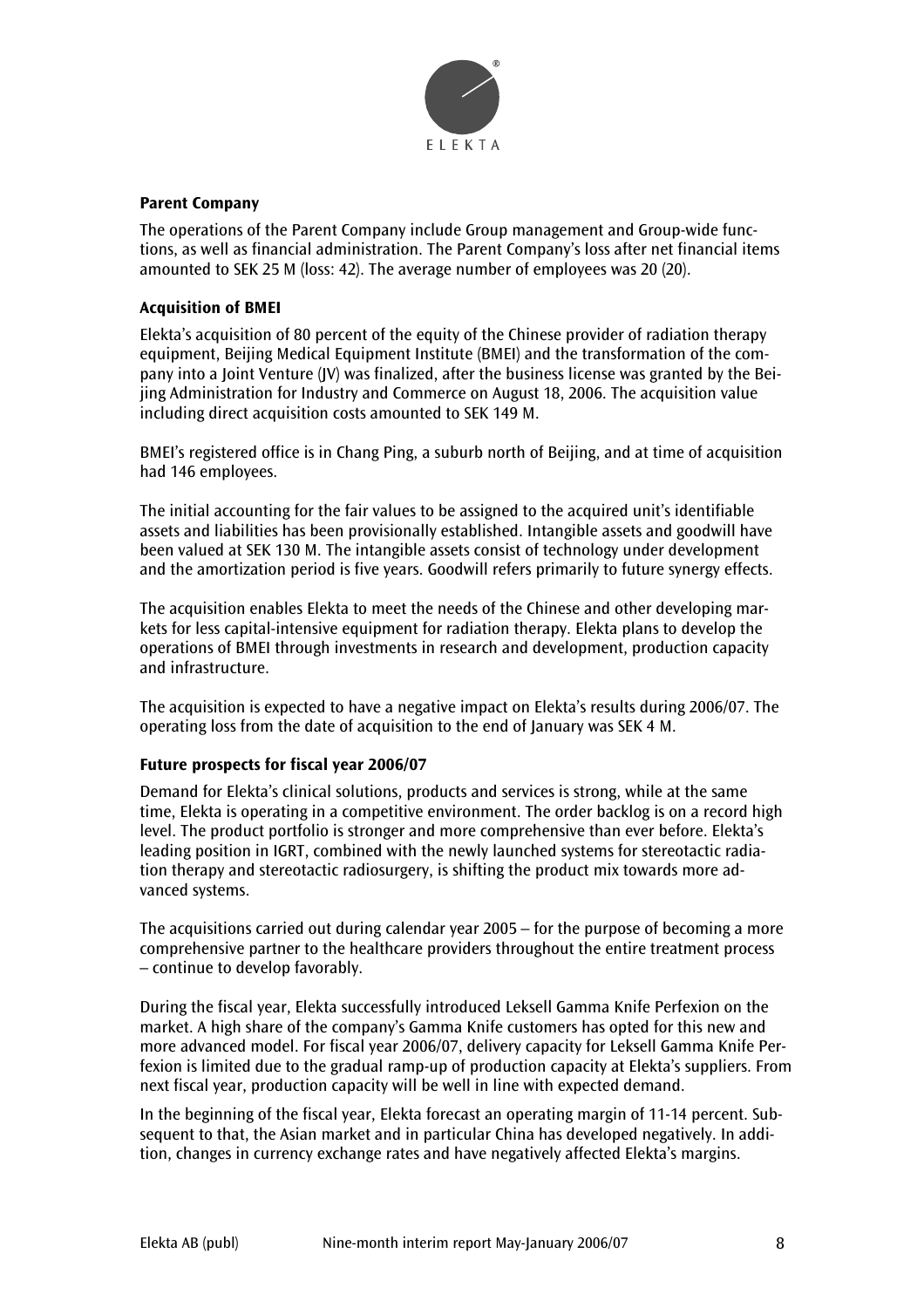

Elekta's operations are each year subject to substantial quarterly variations in delivery volumes, directly affecting net sales and profit. For the current year, these variations are intensified by the introduction of new advanced systems. In the fourth quarter of fiscal year 2006/07, high volumes of deliveries are expected. Consequently, more than 50 percent of this year's operating profit is expected to be generated in the company's fourth quarter.

- *For fiscal year 2006/07, Elekta expects sales growth of around 10 percent in local currency.*
- *Operating margin for full year 2006/07 is expected to be 11-12 percent, compared with the previous forecast of 11-14 percent.*

## **Financial information**

The year-end report on operations in 2006/07 will be published on June 14, 2007.

Stockholm March 8, 2007

Elekta AB (publ)

Tomas Puusepp President and CEO

*The Company's auditors have not reviewed this interim report*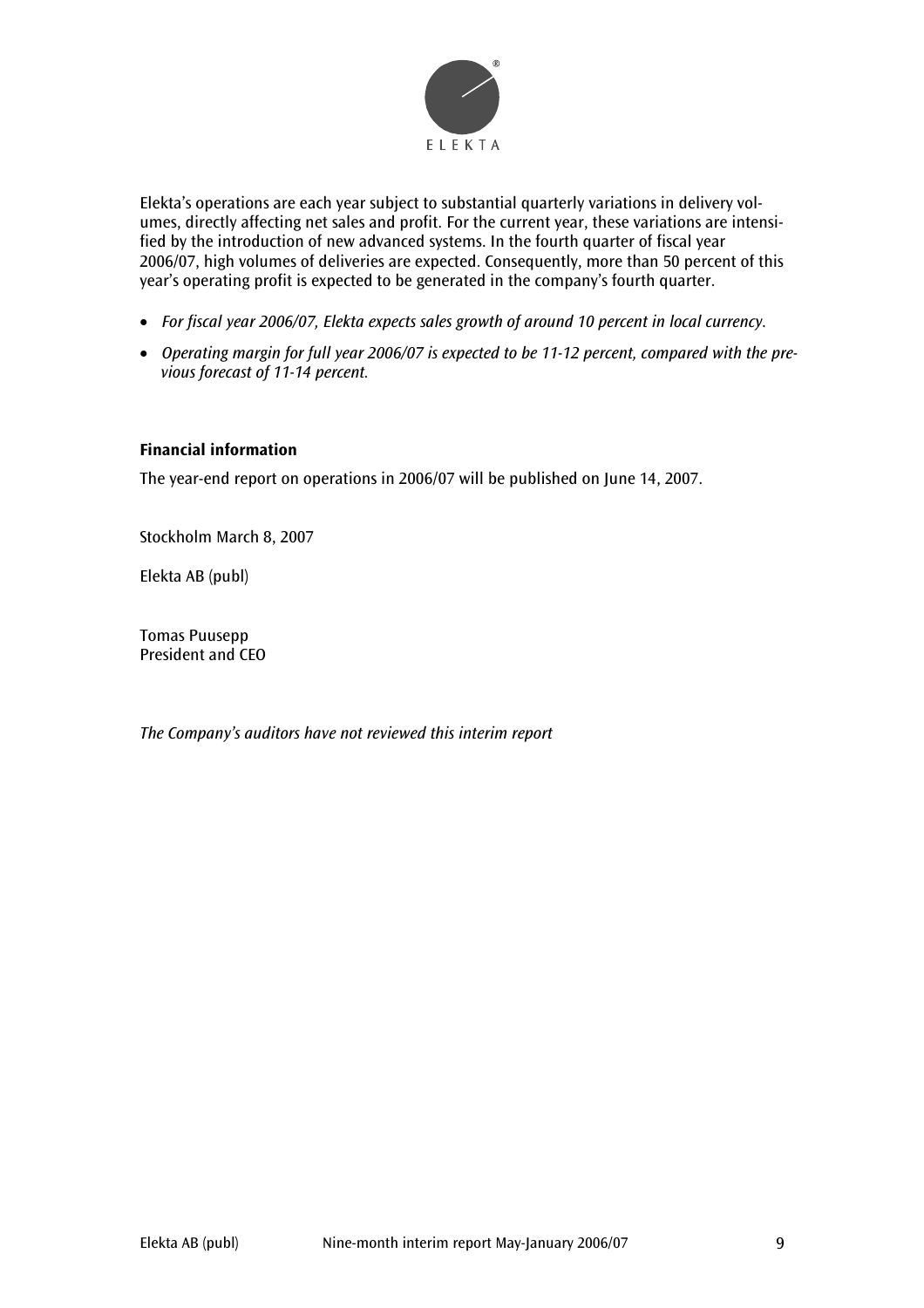

## **For further information, please contact:**

Peter Ejemyr, Group Vice President Corporate Communications, Elekta AB (publ) Tel: +46 733-611 000 (mobile), e-mail: peter.ejemyr@elekta.com

For more information on Elekta, please visit www.elekta.com

## **Teleconference**

In connection with this report, a teleconference will be held on March 8, at 16.00 (4 p.m) Swedish time (GMT+1).

#### Call-in numbers:

| Stockholm: | +46 (0)8 5052 0114   |
|------------|----------------------|
| UK:        | +44 (0)20 7162 0125  |
| US:        | +1 334 323 6203      |
| Paris:     | +33 (0)1 7099 3212   |
| Frankfurt: | +49 (0)695 8999 0509 |
| Amsterdam: | +31 (0)20 7965 012   |
| Genève:    | +41 (0)2 2592 7011   |

(Please note: for Local Connect dial-in numbers – it may be required to dial the area code to enter the conference.)

To take part in the conference call, please dial in about 5 minutes in advance. You will be placed in a so-called waiting room until the chairman has declared the meeting opened.

Instant replay: The teleconference will be available on instant replay for 7 days. To obtain the service, please dial U.K. (Europe): +44 (0) 20 7031 4064, U.S: +1 954 334 0342, Sweden +46 (0)8 5052 0333. Access code: 738120.

The teleconference will also be available live over Internet (audio only). Follow the link from http://www.elekta.com/investors.

## **Accounting principles**

This interim report has been prepared in accordance with the Annual Accounts Act, IAS 34 Interim Financial Reporting and the Swedish Financial Accounting Standards Council's recommendation RR 31 Interim Reporting for Groups and, with regard to the Parent Company, RR 32 Accounting for legal entities. Applied accounting principles and calculation methods are in accordance with the Annual Report for 2005/06.

| <b>Exchange rates</b> |          |          | Average rate    |        | <b>Closing rate</b> |                 |        |  |
|-----------------------|----------|----------|-----------------|--------|---------------------|-----------------|--------|--|
|                       |          | May-Jan. | May-Jan. Change |        | lan.31              | Apr. 30, Change |        |  |
| Country               | Currency | 2006/07  | 2005/06         |        | 2007                | 2006            |        |  |
| Euro                  | 1 EUR    | 9.193    | 9.367           | $-2%$  | 9.048               | 9.299           | $-3%$  |  |
| <b>Great Britain</b>  | 1 GBP    | 13.580   | 13.753          | $-1%$  | 13.670              | 13.363          | 2%     |  |
| Japan                 | 100 JPY  | 6.164    | 6.841           | $-10%$ | 5.765               | 6.485           | $-11%$ |  |
| <b>United States</b>  | 1 USD    | 7.173    | 7.722           | $-7%$  | 6.990               | 7.413           | $-6%$  |  |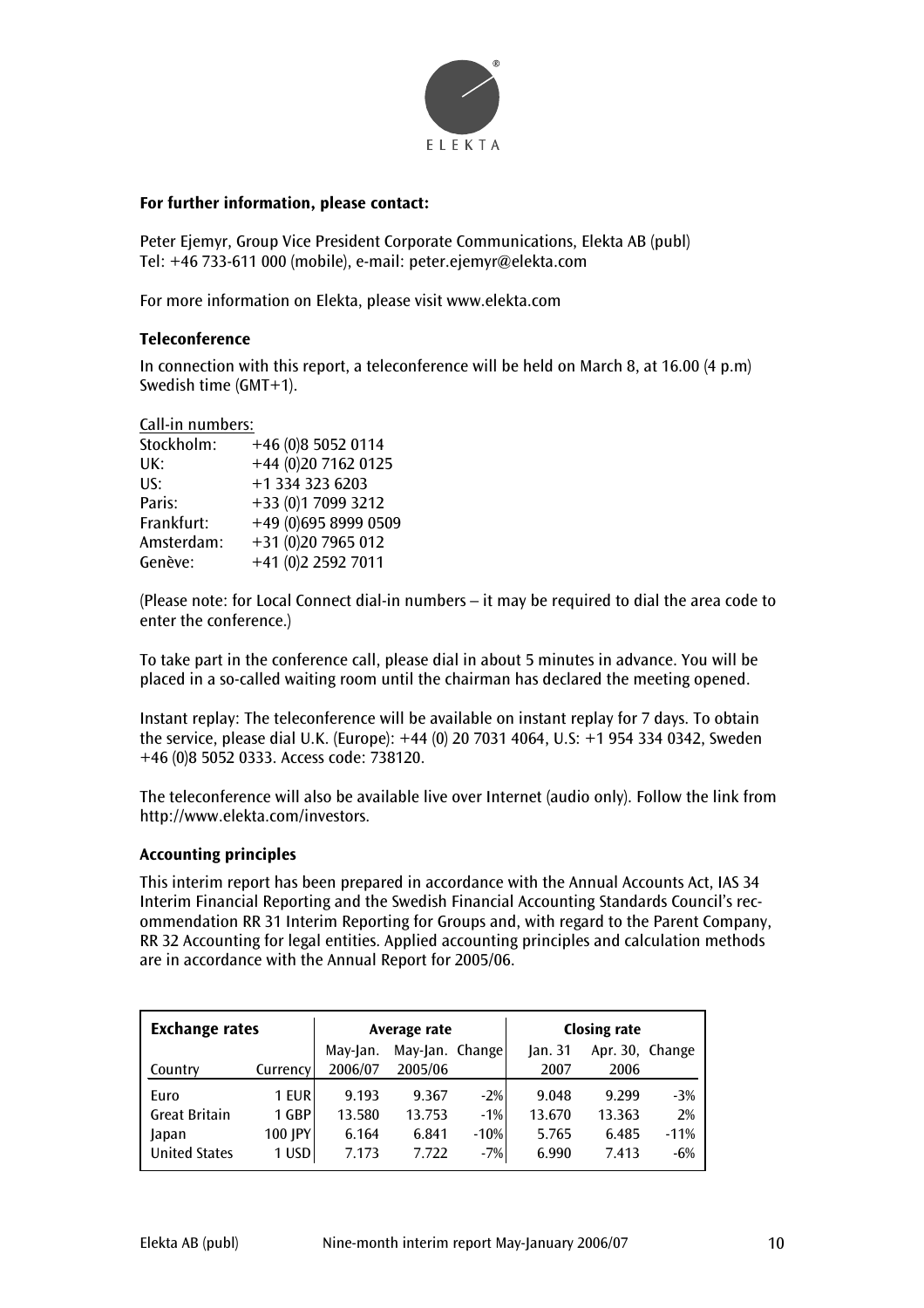

#### **INCOME STATEMENT**

|                                                       | 3 months<br>Nov. - Jan. | 3 months<br>Nov. - Jan. | 9 months<br>May - Jan.  | 9 months<br>May - Jan. | 12 months<br>Feb.-Jan. | 12 months<br>May - Apr. |
|-------------------------------------------------------|-------------------------|-------------------------|-------------------------|------------------------|------------------------|-------------------------|
| <b>SEK M</b>                                          | 2006/07                 | 2005/06                 | 2006/07                 | 2005/06                | 2006/07                | 2005/06                 |
| Net sales<br>Cost of products sold                    | 1,068<br>$-628$         | 1,097<br>$-643$         | 3,082<br>$-1,807$       | 3,037<br>$-1,772$      | 4,466<br>$-2,614$      | 4,421<br>$-2,579$       |
| Gross income                                          | 440                     | 454                     | 1,275                   | 1,265                  | 1,852                  | 1,842                   |
| Selling expenses                                      | $-159$                  | $-163$                  | $-450$                  | $-474$                 | $-616$                 | $-640$                  |
| Administrative expenses                               | $-111$<br>$-91$         | $-101$                  | $-325$                  | $-288$<br>$-230$       | $-434$                 | $-397$<br>$-317$        |
| R&D expenses<br>Exchange differences in operation     | 8                       | $-79$<br>$-12$          | $-263$<br>9             | $-21$                  | $-350$<br>$-5$         | -35                     |
| <b>Operating profit</b>                               | 87                      | 99                      | 246                     | 252                    | 447                    | 453                     |
| Result from participations                            |                         |                         |                         |                        |                        |                         |
| in associated companies                               | 9                       | 5                       | 19                      | 13                     | 21                     | 15                      |
| Interest income                                       | 10                      | 10                      | 34                      | 17                     | 45                     | 28                      |
| Interest expenses<br>Financial exchange differences   | $-18$<br>6              | $-22$<br>5              | $-52$<br>$\overline{7}$ | $-44$<br>7             | $-67$<br>7             | $-59$<br>7              |
|                                                       |                         |                         |                         |                        |                        |                         |
| Income after financial items<br><b>Taxes</b>          | 94<br>$-15$             | 97<br>$-28$             | 254<br>$-71$            | 245<br>$-78$           | 453<br>$-133$          | 444<br>$-140$           |
| <b>Net income</b>                                     | 79                      | 69                      | 183                     | 167                    | 320                    | 304                     |
|                                                       |                         |                         |                         |                        |                        |                         |
| Attributable to<br><b>Parent Company shareholders</b> | 80                      | 69                      | 184                     | 167                    | 321                    | 304                     |
| <b>Minority shareholders</b>                          | $-1$                    | $\Omega$                | $-1$                    | $\mathbf{0}$           | $-1$                   | $\Omega$                |
| Earnings per share before dilution                    | 0.85                    | 0.73                    | 1.96                    | 1.77                   | 3.42                   | 3.23                    |
| Earnings per share after dilution                     | 0.84                    | 0.73                    | 1.95                    | 1.76                   | 3.40                   | 3.21                    |
|                                                       |                         |                         |                         |                        |                        |                         |
| <b>CASH FLOW</b>                                      |                         |                         |                         |                        |                        |                         |
| Operating cash flow                                   | 109                     | 102                     | 241                     | 264                    | 434                    | 457                     |
| Change in working capital                             | $-56$                   | 50                      | $-339$                  | $-90$                  | $-208$                 | 41                      |
| Cash flow from operating activities                   | 53                      | 152                     | -98                     | 174                    | 226                    | 498                     |
| Investments and disposals                             | $-34$                   | $-238$                  | $-226$                  | $-311$                 | $-255$                 | $-340$                  |
| <b>Cash flow after investments</b>                    | 19                      | -86                     | $-324$                  | $-137$                 | $-29$                  | 158                     |
| <b>External financing</b>                             | $-26$                   | $-22$                   | $-251$                  | 53                     | $-237$                 | 67                      |
| Change in liquid funds                                | $-18$                   | $-120$                  | $-587$                  | $-69$                  | $-281$                 | 237                     |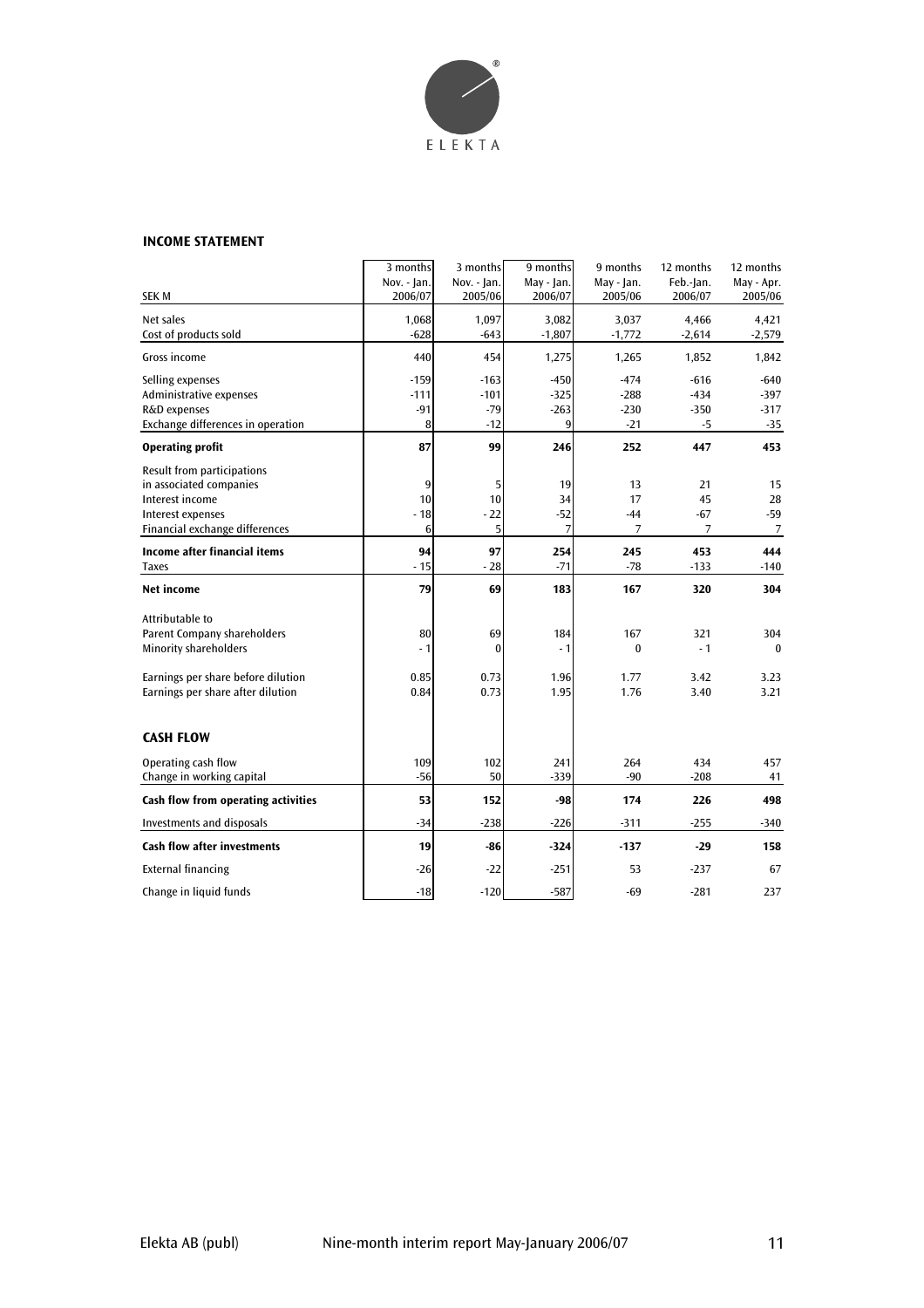

## **BALANCE SHEET**

|                                        | jan. 31, | Jan. 31, | April 30, |
|----------------------------------------|----------|----------|-----------|
| <b>SEK M</b>                           | 2007     | 2006     | 2006      |
| Intangible assets                      | 2,247    | 2,235    | 2,182     |
| Tangible fixed assets                  | 254      | 236      | 230       |
| <b>Financial fixed assets</b>          | 36       | 27       | 26        |
| Inventories                            | 500      | 441      | 364       |
| Receivables                            | 1,746    | 1,496    | 1,501     |
| Liquid assets                          | 394      | 675      | 981       |
| <b>Total assets</b>                    | 5,177    | 5,110    | 5,284     |
| Shareholders' equity                   | 1,842    | 1,742    | 1,868     |
| <b>Provisions</b>                      | 317      | 346      | 322       |
| Interest-bearing liabilities           | 1,016    | 1,126    | 1,091     |
| Interest-free liabilities              | 2,002    | 1,896    | 2,003     |
| Total shareholders' equity, provisions |          |          |           |
| and liabilities                        | 5,177    | 5,110    | 5,284     |
| Assets pledged                         | 11       | 35       | 35        |
| <b>Contingent liabilities</b>          | 100      | 186      | 127       |

## **CHANGES IN SHAREHOLDERS' EQUITY**

|                                        | Jan. 31, | an.31  | April 30, |
|----------------------------------------|----------|--------|-----------|
| SEK M                                  | 2007     | 2006   | 2006      |
| Opening balance                        | 1,868    | 1,694  | 1,694     |
| Changed accounting principle           |          | 11     | 11        |
| <b>IFRS 2 cost and deferred tax</b>    | 18       | 20     | 25        |
| IAS 39 unrealized cash flow hedges     |          | $-12$  | $-3$      |
| <b>Translation differences</b>         | $-63$    | 58     | 25        |
| Net income                             | 183      | 167    | 304       |
| Option premiums and warrants exercised | 15       | 11     | 19        |
| Repurchase of shares                   | $-100$   |        |           |
| <b>Dividend</b>                        | $-94$    | $-207$ | $-207$    |
| Minority's capital contribution        | 8        |        |           |
| Closing balance                        | 1,842    | 1,742  | 1.868     |